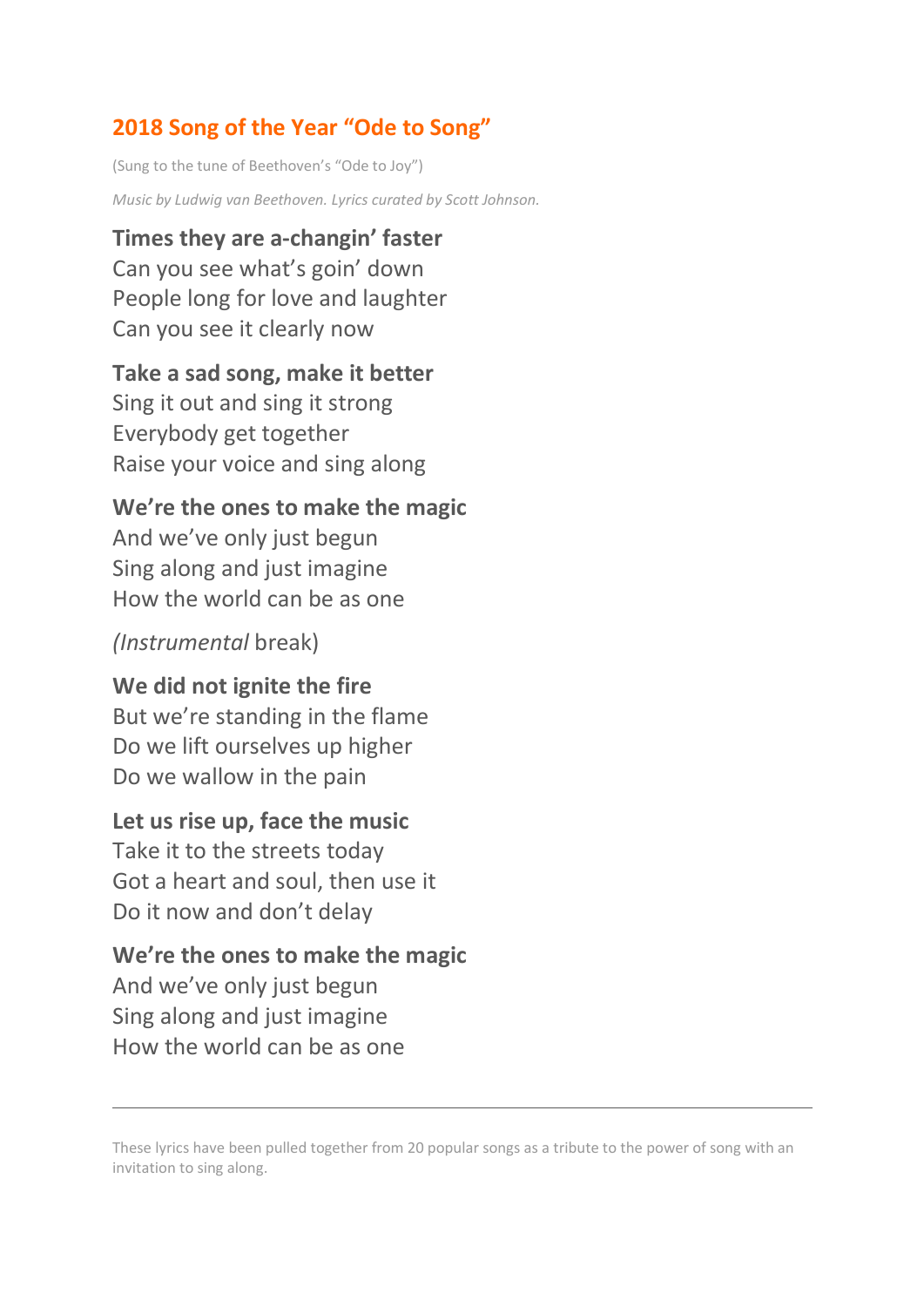### **From Now On**

By Justin Paul and Benj Pasek (World Singing Day 2018 Global Video Song)

(Start 2 minutes in)

I drank champagne with kings and queens The politicians praised my name But those are someone else's dreams The pitfalls of the man I became For years and years I chased their cheers The crazy speed of always needing more But when I stop and see you here I remember who all this was for **And from now on…** These eyes will not be blinded by the lights **From now on…** What's waited till tomorrow starts tonight It starts tonight **And let this promise in me start Like an anthem in my heart From now on, from now on,** From now on

**And we will come back home And we will come back home**

**Home again 2 Sets – unison, 5 Sets - parts**

**From now on…** These eyes will not be blinded by the lights **From now on…** What's waited till tomorrow starts tonight It starts tonight **Let this promise in me start Like an anthem in my heart From now on From now on** From now on

**And we will come back home And we will come back home Home again 1 loud set – parts**

**1 quiet set – parts 1 quiet set – unison**

From now on, from now on Home again 2x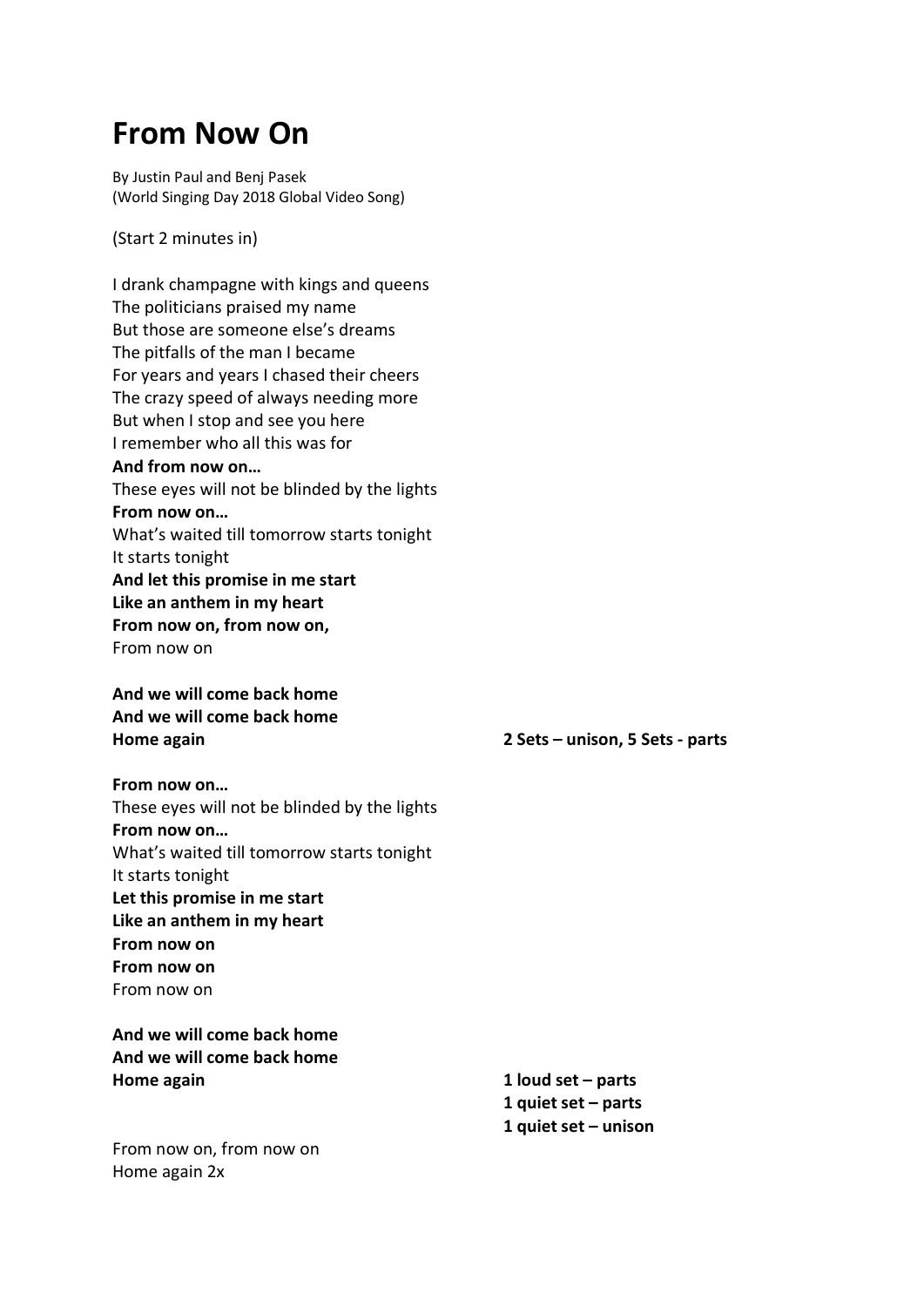## **The Lion Sleeps Tonight**

By Solomon Linda, Hugo Peretti, George David Weiss, Luigi Creatore, Albert Stanton

*chorus:* A-weeeeee-ee-ee-ee-ee A-we-um-um-away A-weeeeee-ee-ee-ee-ee A-we-um-um-away

In the jungle, the mighty jungle, the lion sleeps tonight In the jungle, the quiet jungle, the lion sleeps tonight

*chorus*

Near the village, the peaceful village, the lion sleeps tonight Near the village, the quiet village, the lion sleeps tonight

*chorus*

Instrumental and boogie

Hush my darling don't fear my darling, the lion sleeps tonight Hush my darling don't fear my darling, the lion sleeps tonight

*chorus*

### **Edelweiss**

By Richard Rodgers and Oscar Hammerstein

Edelweiss, Edelweiss Every morning you greet me Small and white, clean and bright You look happy to meet me

Blossom of snow may you bloom and grow Bloom and grow forever Edelweiss, Edelweiss Bless my homeland forever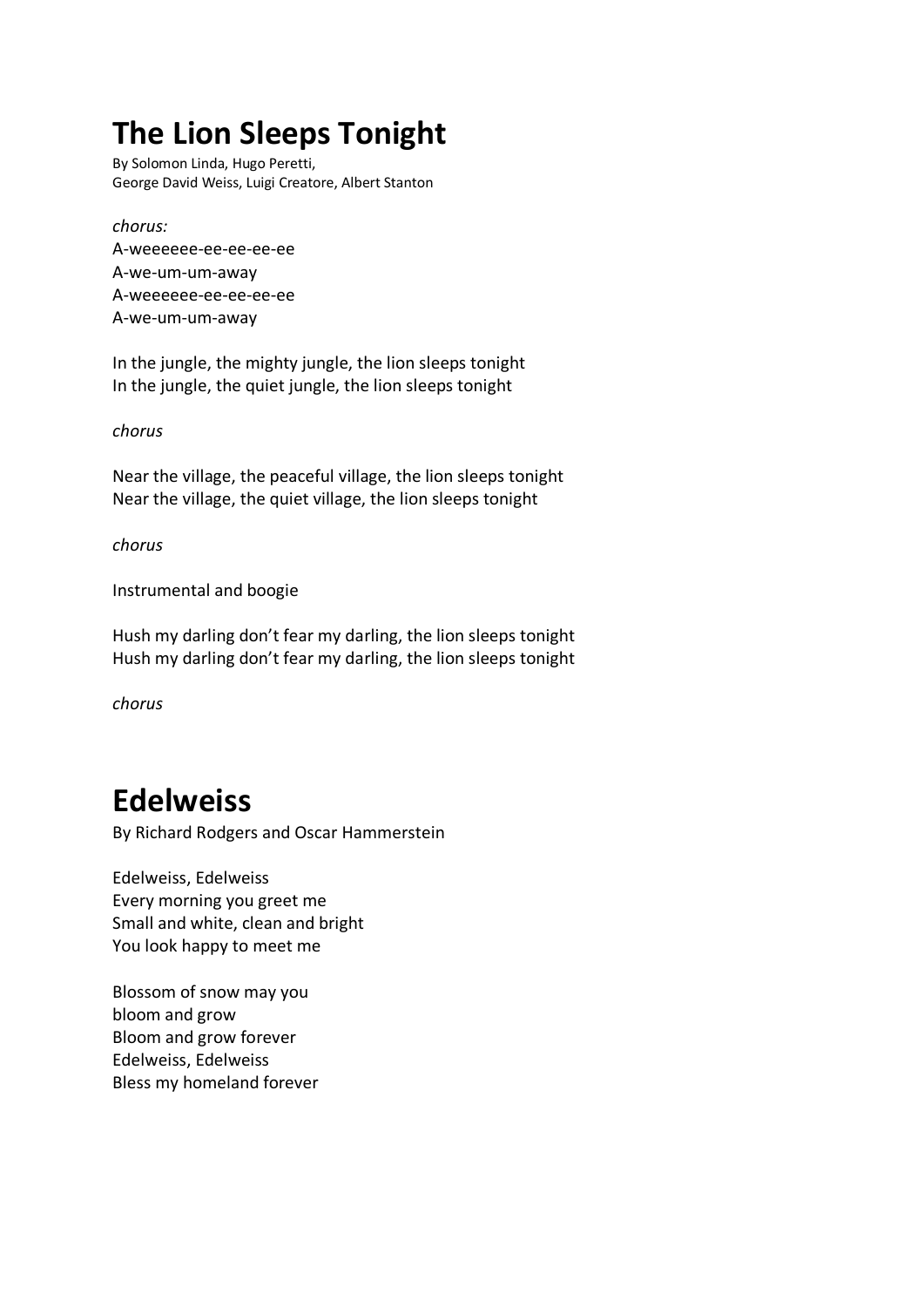### Valerie

Amy Winehouse

Well sometimes I go out by myself, And I look across the water And I think of all the things, what you're doing And in my head I paint a picture

'Cause since I've come on home, Well my body's been a mess And I've missed your ginger hair, And the way you like to dress Won't you come on over', Stop making a fool out of me Why don't you come on over Valerie? Valerie, Valerie Valerie

Did you have to go to jail, Put your house on up for sale, did you get a good lawyer? I hope you didn't catch a tan, I hope you'll find the right man who'll fix it for ya And are you shopping anywhere, Changed the colour of your hair, are you busy? And did you have to pay that fine You were dodging all the time, are you still dizzy?

'Cause since I've come on home, Well my body's been a mess And I've missed your ginger hair And the way you like to dress Won't you come on over Stop making a fool out of me Why don't you come on over Valerie? Valerie, Valerie Valerie

Well sometimes I go out by myself, And I look across the water And I think of all the things, what you're doing And in my head I paint a picture 'Cause since I've come on home, Well my body's been a mess And I've missed your ginger hair, And the way you like to dress Won't you come on over, Stop making a fool out of me Why don't you come on over Valerie? Valerie, Valerie Valerie, Valerie, Valerie, Valerie Valerie

#### Why don't come over Valerie?

Songwriters: Abigail Harding / Boyan Chowdhury / David Alan Mccabe / Russell Thomas Pritchard / Sean Francis Caleb PayneValerie lyrics © Sony/ATV Music Publishing LLC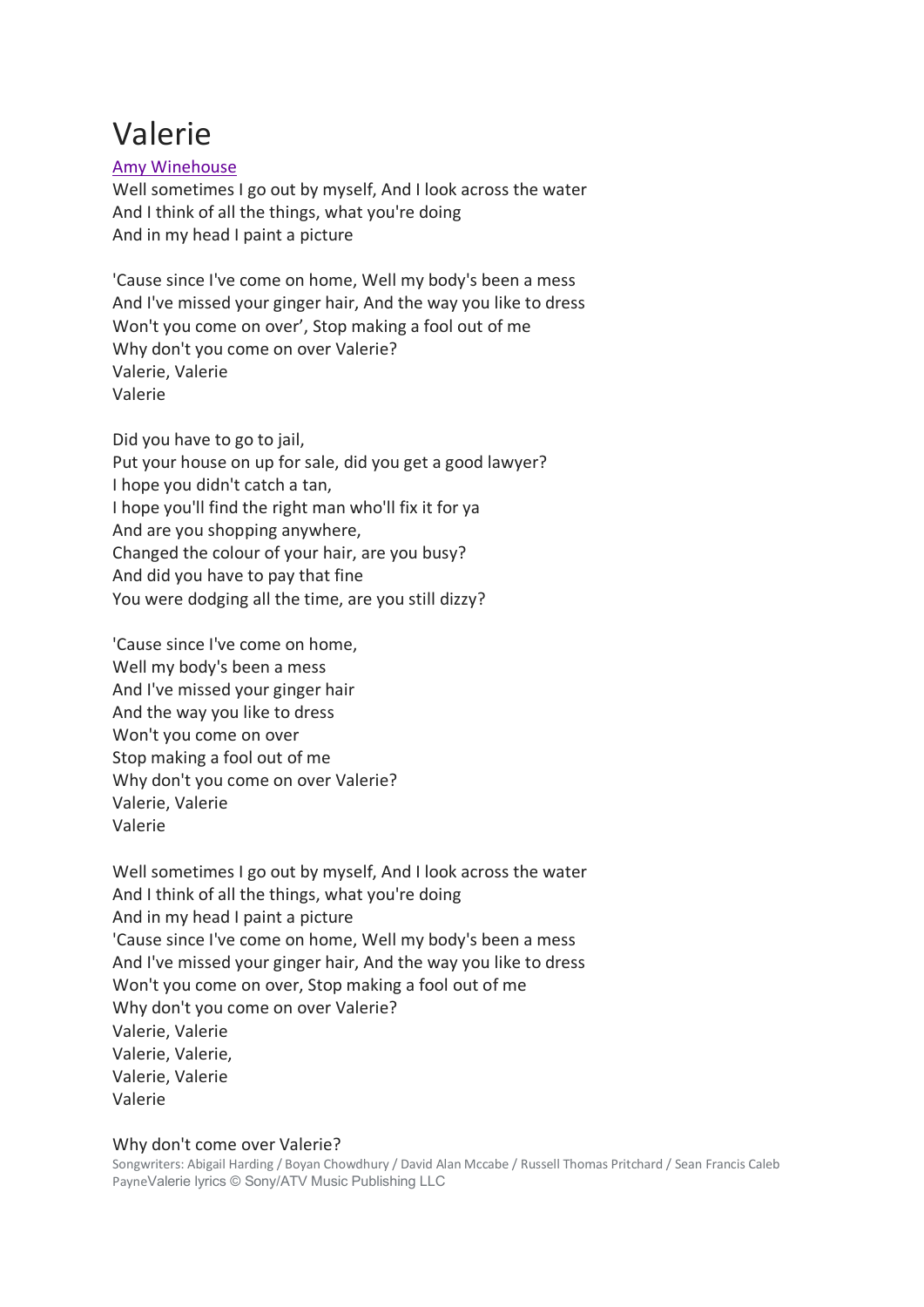# Stand By Me

Ben E. King When the night has come And the land is dark And the moon is the only light we'll see No I won't be afraid No I won't be afraid Just as long as you stand, stand by me

So darling, darling stand by me Oh, stand by me Oh stand Stand by me, stand by me

If the sky that we look upon Should tumble and fall And the mountain should crumble to the sea I won't cry, I won't cry No I won't shed a tear Just as long as you stand, stand by me

And darling, darling stand by me Oh, stand by me Stand by me, Stand by me, stand by me

Instrumental – dance with the person next to you

And Darling, darling stand by me Oh Stand by me Stand by me, stand by me, stand by me Whenever you're in trouble won't you stand by me Oh, stand by me Oh stand now, Stand by me, stand by me,

Songwriters: Ben King / Jerry Leiber / Mike Stoller Stand By Me lyrics © Sony/ATV Music Publishing LLC, Belinda Aberbach Stevenson Agar Revocable Trust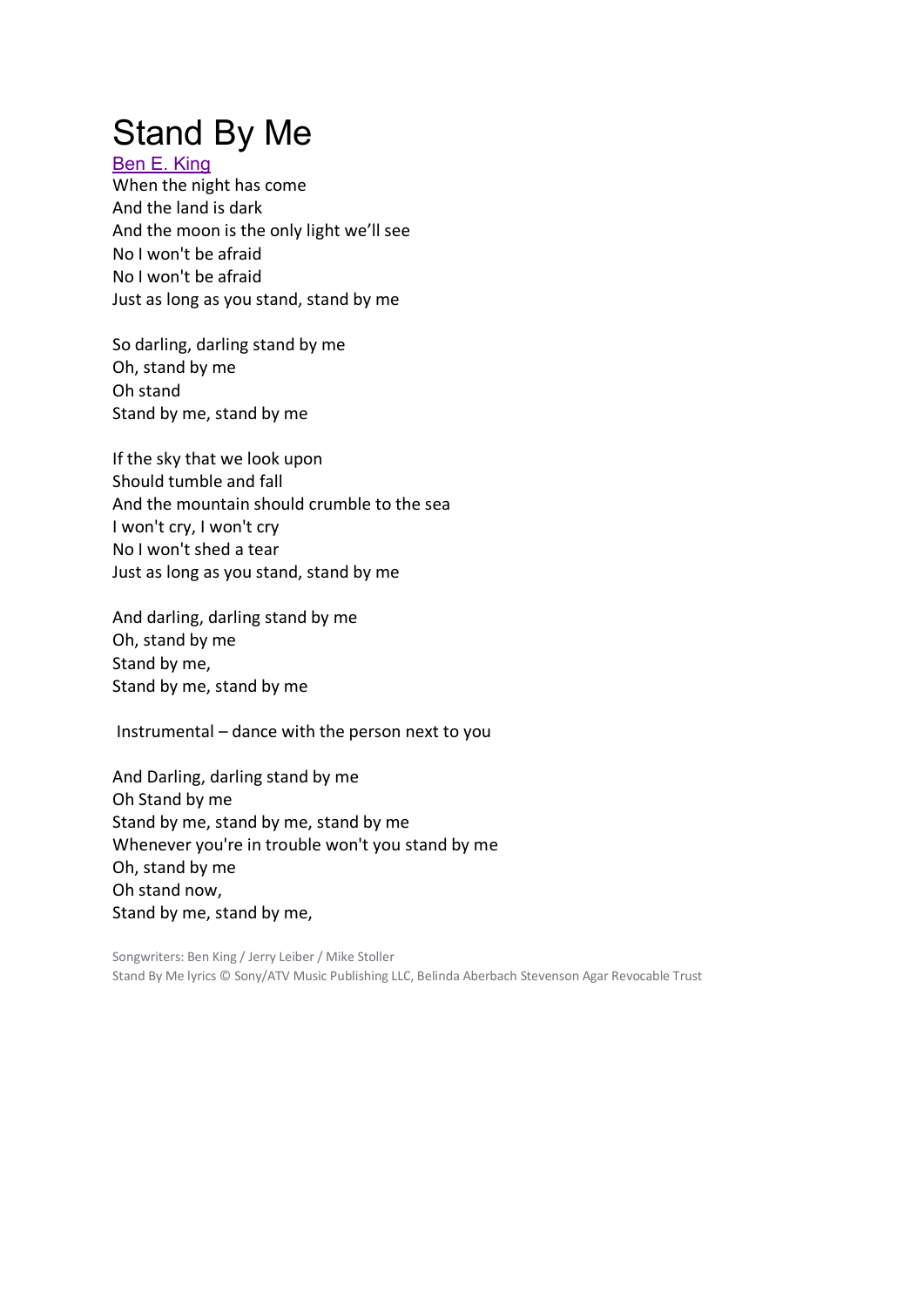# Hallelujah

Jeff Buckley

Well I've heard there was a secret chord That David played and it pleased the Lord But you don't really care for music, do ya? Well it goes like this: The fourth, the fifth, the minor fall and the major lift The baffled king composing Hallelujah Hallelujah, Hallelujah Hallelujah, Hallelujah

Well your faith was strong but you needed proof You saw her bathing on the roof Her beauty and the moonlight overthrew ya She tied you to her kitchen chair And she broke your throne and she cut your hair And from your lips she drew the Hallelujah

Hallelujah Hallelujah Hallelujah Hallelujah

Instrumental

Key change 1 2 3 Maybe there's a God above But all I've ever learned from love Was how to shoot somebody who outdrew ya And it's not a cry that you hear at night It's not somebody who's seen the light It's a cold and it's a broken Hallelujah

Hallelujah Hallelujah Hallelujah Hallelujah Hallelujah Hallelujah Hallelujah Hallelujah Songwriters: Leonard Cohen Hallelujah lyrics © Sony/ATV Music Publishing LLC